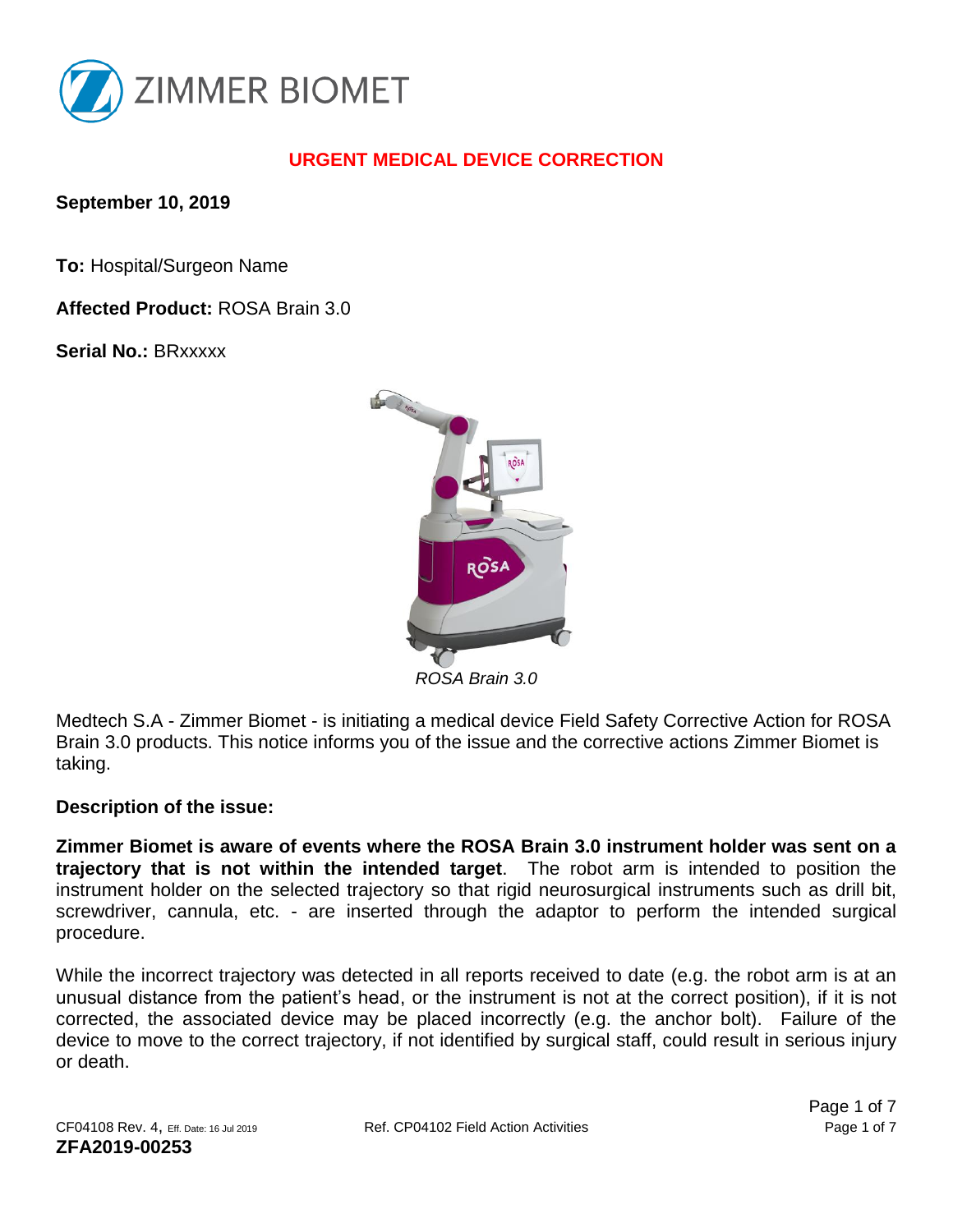

Below are the risks associated with this issue and the steps that may result in this issue occurring.

| Describe immediate health<br>consequences (injuries or<br>illness) that may result from<br>use of or exposure to the<br>device issue.  | <b>Most Probable</b>          | <b>Highest Severity</b>                                               |
|----------------------------------------------------------------------------------------------------------------------------------------|-------------------------------|-----------------------------------------------------------------------|
|                                                                                                                                        | Surgical delay<br><30 minutes | Serious injury, brain<br>cognitive injury, or death<br>of the patient |
| Describe long range health<br>consequences (injuries or<br>illness) that may result from<br>use of or exposure to the<br>device issue. | <b>Most Probable</b>          | <b>Highest Severity</b>                                               |
|                                                                                                                                        | <b>None</b>                   | Serious injury, brain<br>cognitive injury, or death<br>of the patient |

Our records indicate that you may have received one or more of the affected products. The affected units were installed between February 2016 and March 2019.

#### **Steps that may result in the issue:**

After the registration of the patient within the ROSA Brain 3.0 device, the issue may occur only in the guidance mode (e.g. when the robot arm is on trajectory), when the user selects the optical distance sensor and sends the robot arm on each entry point, and then selects the instrument holder. In such case, the use of the "Undo" button in the Tool installation panel will result in the issue due to a software anomaly.

For clarity purposes, the full sequence of events leading to the issue along with the corresponding screenshots is detailed in the **Attachment 1** - **Detailed sequence of events. Required actions by users to prevent incorrect instrument configuration:**

Pending the implementation of a corrective action, Medtech S.A - Zimmer Biomet - advises that the actions detailed on Page 3 of this letter be taken without delay by all users of the ROSA Brain 3.0 device.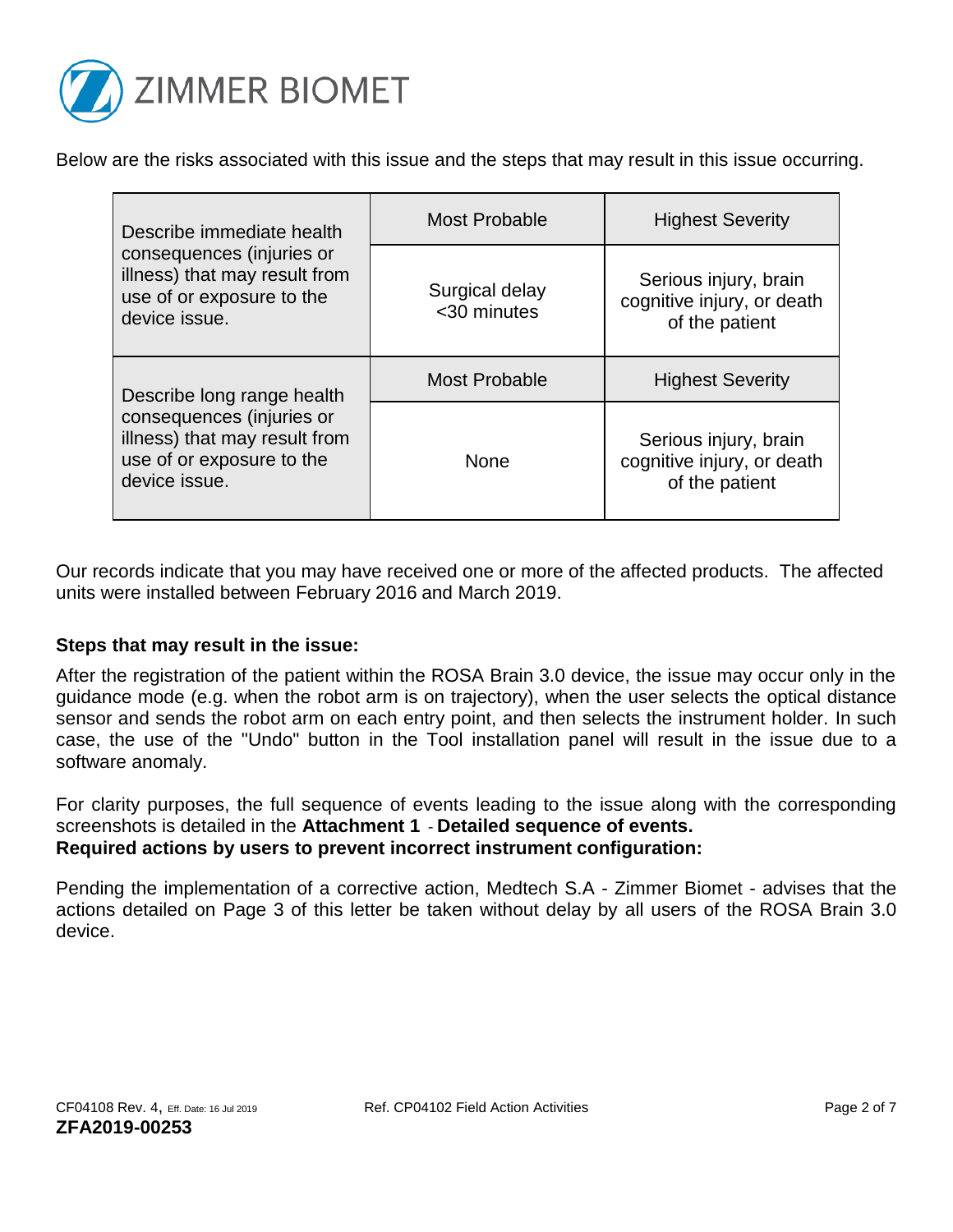

### **Actions Required By Users (Workaround):**

- 1. Once you select the instrument holder, if you would like to Undo your action :
	- DO NOT select "Undo"
	- Select "OK"



2. In the next frame, select Undo

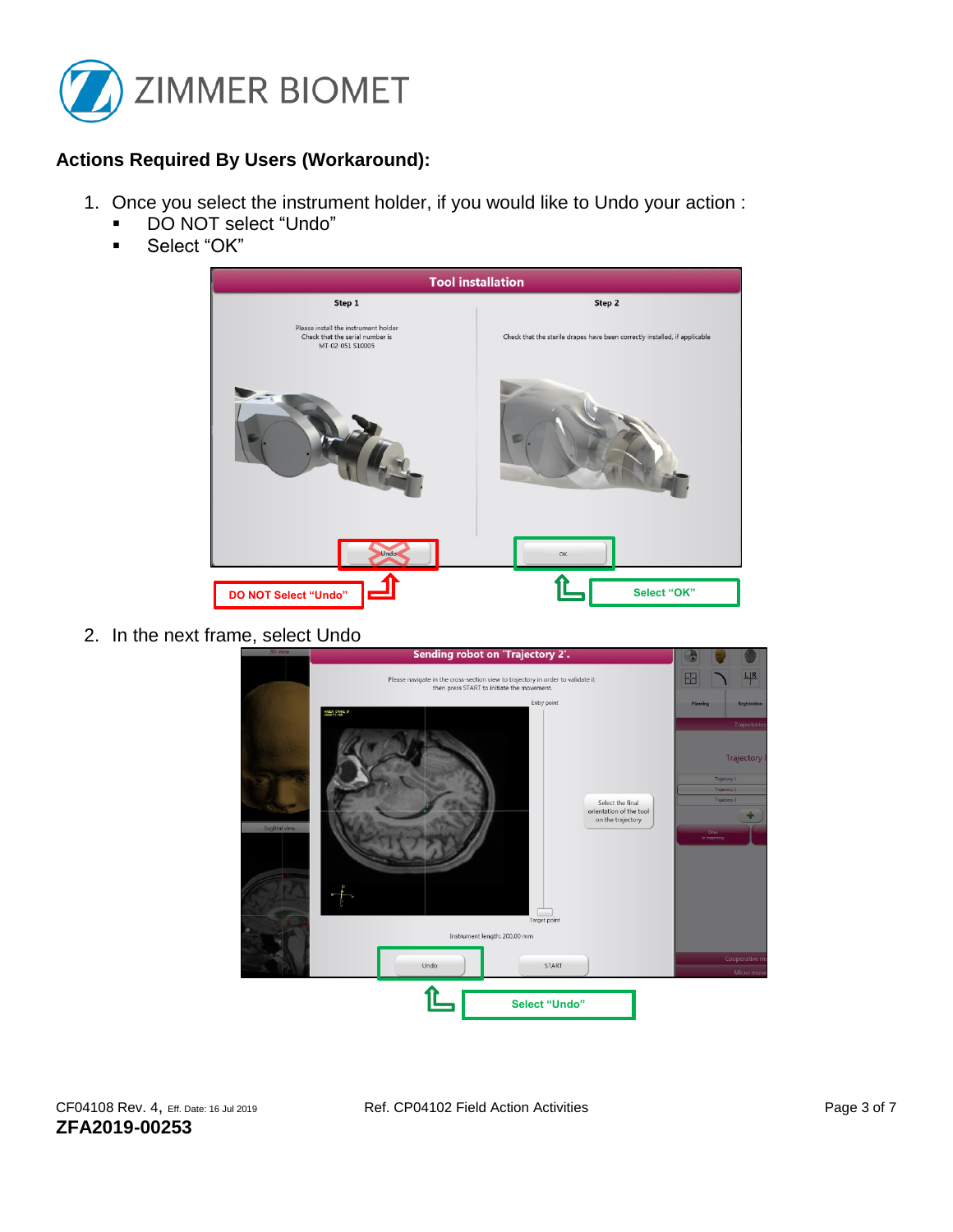

#### **Zimmer Biomet Corrective Action:**

- 1. Notifying affected customers of the Medical Device Correction. Note that when the workaround described above is followed the ROSA Brain 3.0 device can continue to be used.
- 2. The instructions on Page 3 of this notification will be provided in a form that can be applied directly to the unit by September 30, 2019 through a visit to your site by a Zimmer Biomet engineer or shipping to you with instructions for applying to the unit.
- 3. A Zimmer Biomet engineer will be deployed to your site to implement a new software version to correct the issue. You will be contacted by October 31, 2019 with additional information regarding this planned update and the estimated timing.

#### **Transmission of this Medical Device Correction:**

Please advise the appropriate personnel working in your department with the ROSA Brain 3.0 device system of the content of this letter.

#### **Risk Manager Responsibilities:**

- 1. Review this notification and ensure affected personnel are aware of the contents.
- 2. Complete the enclosed Certificate of Acknowledgement.
	- a. Return a digital copy to CorporateQuality.PostMarket@zimmerbiomet.com.
	- b. Retain a copy of the Acknowledgement Form with your field action records in the event of a compliance audit of your facilities documentation.
- 3. If you have further questions or concerns after reviewing this notice, please call Perry Twyford at 281-389-3236 between 9:00 am and 6:00pm EST, Monday through Friday. Alternatively, your questions may be emailed to [CorporateQuality.PostMarket@zimmerbiomet.com.](mailto:CorporateQuality.PostMarket@zimmerbiomet.com)

#### **Surgeon Responsibilities:**

- 1. Review this notification for awareness of the contents.
- 2. There are no specific patient monitoring instructions related to this field action that are recommended beyond your existing follow up schedule.
- 3. Complete the enclosed Certificate of Acknowledgement.
	- a. Return a digital copy to [CorporateQuality.PostMarket@zimmerbiomet.com](mailto:CorporateQuality.PostMarket@zimmerbiomet.com)
	- b. Retain a copy of the Acknowledgement Form with your field action records in the event of a compliance audit of your documentation.
- 4. If you have further questions or concerns after reviewing this notice, please call Perry Twyford at 281-389-3236 between 9:00 am and 6:00pm EST, Monday through Friday. Alternatively, your questions may be emailed to [CorporateQuality.PostMarket@zimmerbiomet.com.](mailto:CorporateQuality.PostMarket@zimmerbiomet.com)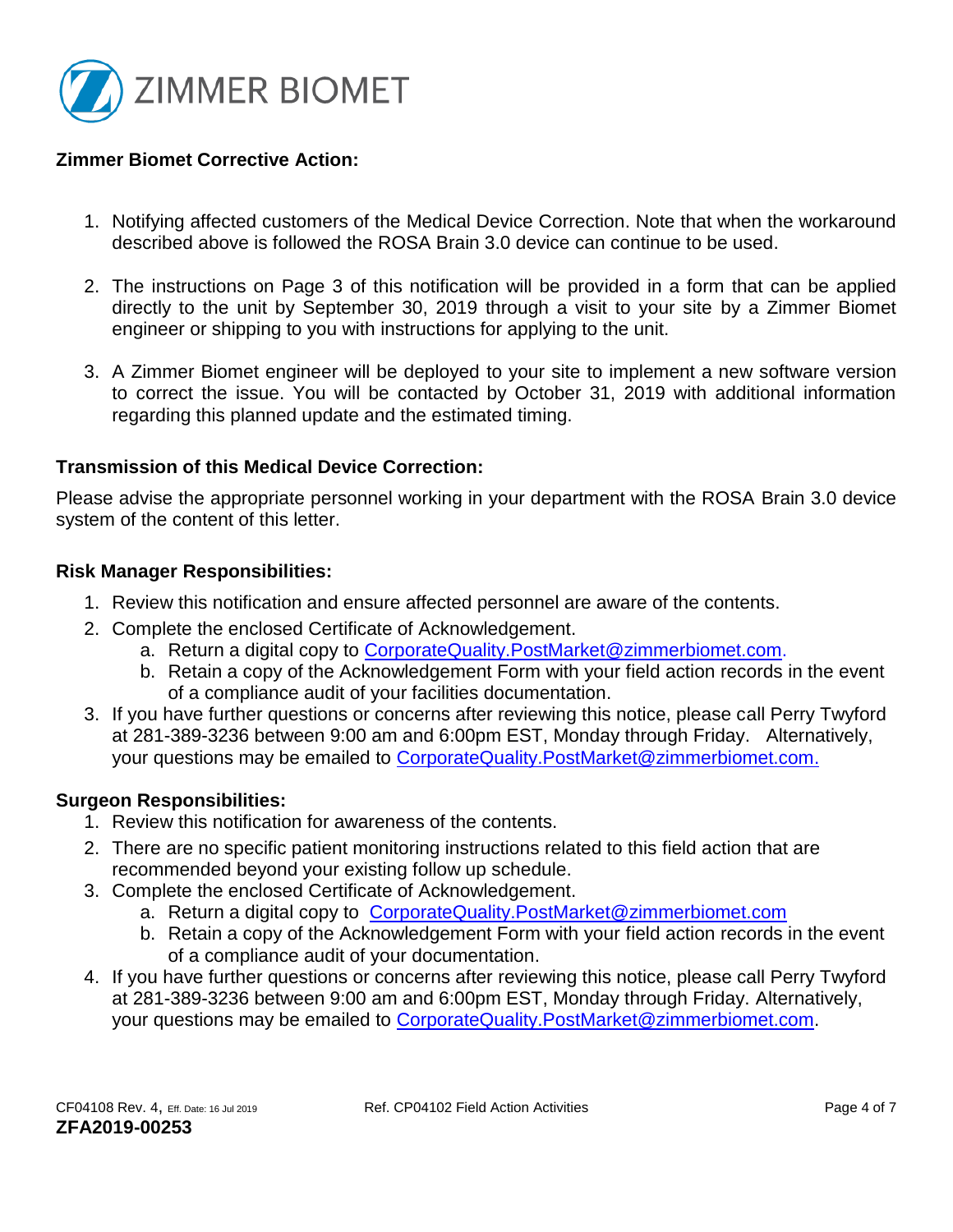

#### **Other Information**

- This medical device correction was reported to the U.S. Food and Drug Administration.
- MedWatch Reporting: Adverse reactions or quality problems experienced with the use of this product may be reported to the FDA's MedWatch Adverse Event Reporting program either online, by mail, or by fax.
- Online: [www.fda.gov/medwatch/report.htm](http://www.fda.gov/medwatch/report.htm)
- Mail: Use postage paid, pre-addressed form FDA 3500, available at: [www.fda.gov/MedWatch/getforms.htm](http://www.fda.gov/MedWatch/getforms.htm)
- Fax: 1-800-FDA-0178

Under 21 CFR 803, manufacturers are also required to report any serious injuries where a product has contributed or may have contributed to the event. Please keep Zimmer Biomet informed of any adverse events associated with this product or any other Zimmer Biomet product by emailing [Medtech-CHT@zimmerbiomet.com.](file:///C:/Users/guillonm/AppData/Local/Microsoft/Windows/INetCache/Content.Outlook/T0VF9KS7/Medtech-CHT@zimmerbiomet.com)

We would like to thank you for your co-operation in advance, and regret any inconveniences caused by this correction.

Sincerely,

The Earne

Kevin W. Escapule Post Market Surveillance & Regulatory Compliance Director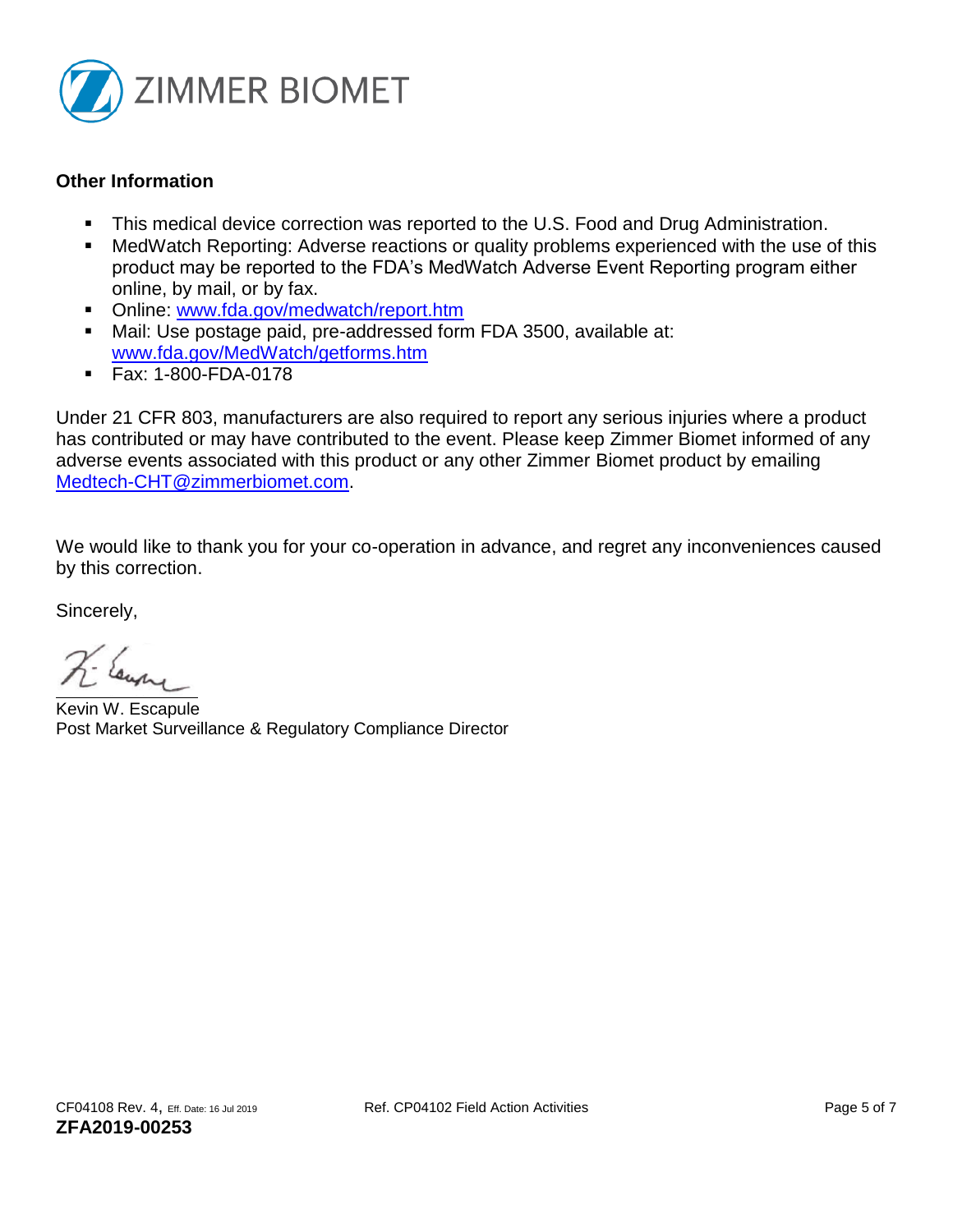

# **ATTACHMENT 1 Detailed sequence of events**

The issue may arise if the following steps are performed in order:

- 1. Use of the optical distance sensor during guidance mode, e.g. to mark entry points on the patient's head with a skin marker
- 2. Choosing drive to a trajectory and selection of the instrument holder



- 3. Installation of the instrument holder on the robot arm
- 4. Clicking undo on the tool installation frame



**ZFA2019-00253**

CF04108 Rev. 4, Eff. Date: 16 Jul 2019 Ref. CP04102 Field Action Activities Page 6 of 7